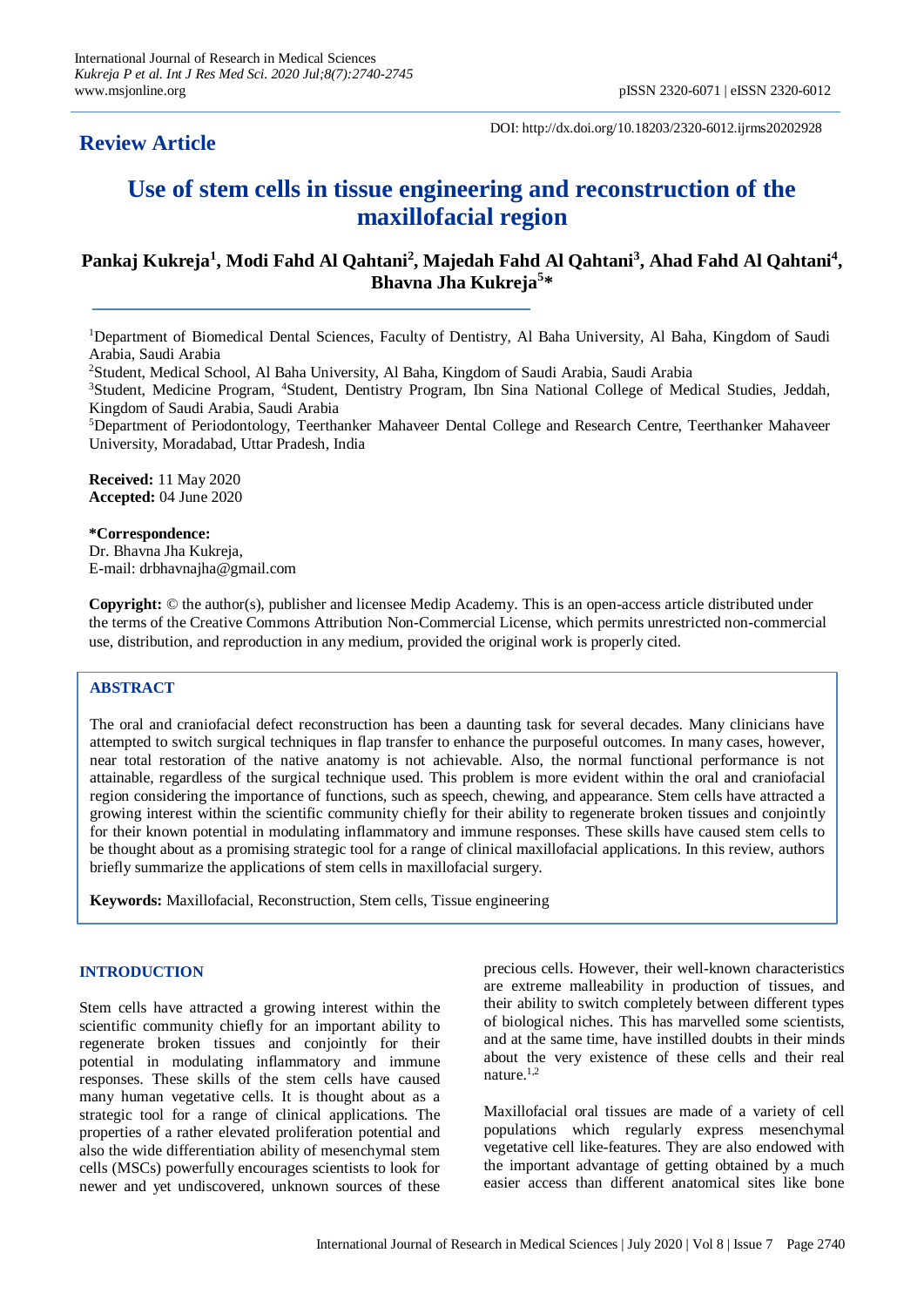marrow. There is also another undeniable fact that in vitro isolation of these cells is extremely efficient; therefore, oral-derived MSCs are extremely pliable for analysis and clinical functions.<sup>1,2</sup> Many novel researchers have pondered upon the realm of oral-derived stem cells. Some have also investigated the employment of these mystic cells in the regulation of the immunologic response associated to tissues and organs transplants. Stem cells harvested from dental pulp and oral tissues are shown to induce medicine tolerance and to stop alloreactivity related to solid-organ or organic process allogeneic transplantation by suppressing T-cell proliferation.1,3

# **REVIEW OF LITERATURE**

The interaction between stem cells, biomaterials and elements delivered in biological niches forms the mainstay of tissue engineering science. Oral tissues have been found to be abundant and prosperous in stem cells, both in quality and number, from exclusive sources. Stem cells from oral cavity are, without problem, easily harvestable and they have shown a generous plasticity in the direction of the predominant lineages, specifically in those lineages which are closer to bone tissues. Dental pulp stem cells (DPSCs) are the most investigated MSCs from dental tissues. However, it is well revealed by myriad researches that the oral cavity hosts a number of other stem mobile lineages. These studies have additionally reported that these DPSCs are an appropriate choice in bone tissue engineering. In particular, the newly discovered population of mesenchymal stem cells derived from human periapical infected cysts have confirmed very promising properties, which includes excessive plasticity and regenerative capacity towards bone, vascular and neural cells.<sup>1,4</sup>

Tissue engineering is an associated rising knowledge base field, that applies principles of life sciences and engineering towards the advent of biological substitutes that restore, maintain and improve the performance of broken and/or lost tissues.<sup>5</sup> In tissue engineering, scaffolds are needed to convey support to cells or different structures. Scaffolds are made from perishable materials, that could be a biocompatible product that's bit by bit reabsorbed once constituted within the body, sometimes because of protein degradation.<sup>6</sup>

There exist many subsequent relevant animal and human studies, within which stem cells are employed in the field of bone regeneration. All the studies mentioned hitherto, apply the principles of tissue engineering stem cells. Therefore, scaffolds like xenografts, hydroxyapatite or protein are used commonly in numerous studies. Platelet rich plasma, to exemplify, was used as a scaffold for the stem cells, and also conjointly as a graft material to judge its regeneration potential.4,7,8

Stem cells can be described as the cells accountable for of the basis of every organ and tissue of in the human body. They have two defining characteristics. First one is their ability to renew themselves indefinitely. This implies that they are constantly and tirelessly producing new stem cells. The second one is a rather nice and very useful capacity to differentiate, at the same time, into specialised daughter cells which can acquire remarkable and unique functions with the aid of special signals coupled to intracellular signalling cascades. The facts that specify the destiny of stem cells is encoded via the presence or absence of these signals, and additionally for their combination, location, level and timing.<sup>9</sup>

In general, stem cells can be divided into two subtypes: pluripotent and multipotent. The former, also known as totipotent, can differentiate into any kind of tissue in the human body. They are additionally stem cells these that are known as multipotential, which can differentiate into many distinct tissue sorts within their lineage.<sup>10,11</sup> In reference to the foundation of stem cells, they can be sourced from different regions. A well-known example includes the blastocyst, prior to the implantation of the embryo, together with foetal tissue. Found in most human tissues, they are derived from tissues already present by the process of regular self-renovation. Being designed to work in almost all tissues in the long run, matured stem cells are responsible for their protection and repair with the aid of changing cells which are destroyed or have been lost. Considering that adult stem cells are commonly multipotent, they might also form a limited number of cell types, corresponding to their tissues of origin. $9,12$ 

At present, three main classes of stem cells exist. First ones are called adult stem cells (ASCs). The second type is referred to as embryonic stem cells (ESCs). The third commonly known type is the evoked pluripotent stem cells ( $i$ PSCs).<sup>13,14</sup> MSCs are cells which are found in several tissue sources, like bone marrow and other tissue layers. The dedifferentiated ASCs are clonogenic and have the capability to self-renew and completely differentiate into different cell lines. There in vitro enlargement ends up in cells quite resembling fibroblastlike in morphologically. These may eventually differentiate into bone forming cells, cartilage cells, fat cells, etc.<sup>15</sup> The ASCs are well known and will be usually found in several adult tissues, additionally to bone marrow and tissue layer, including the orofacial tissues such as teeth, dental pulp, supporting structures, and other general tissue like fat, muscle, nervous tissues, skin, and others. The iPSCs, on the other hand, are a brandnew supply of pluripotent stem cells. These are derived from adult cells by introducing four pluripotency genes (Oct4, Sox2, cMyc, and Klf4).<sup>14-16</sup>

The discovery of biquinary cells expressing the standard properties of MSCs in the oral cavity, strongly shifted the scientific interest onto the dental tissues. Oral stem cells might also be effortlessly remoted from teeth extracted for orthodontic or irreversible periodontitis reasons. The clean accessibility and the abundance of extraordinarily immature cells are attracting hallmarks for oral stem cell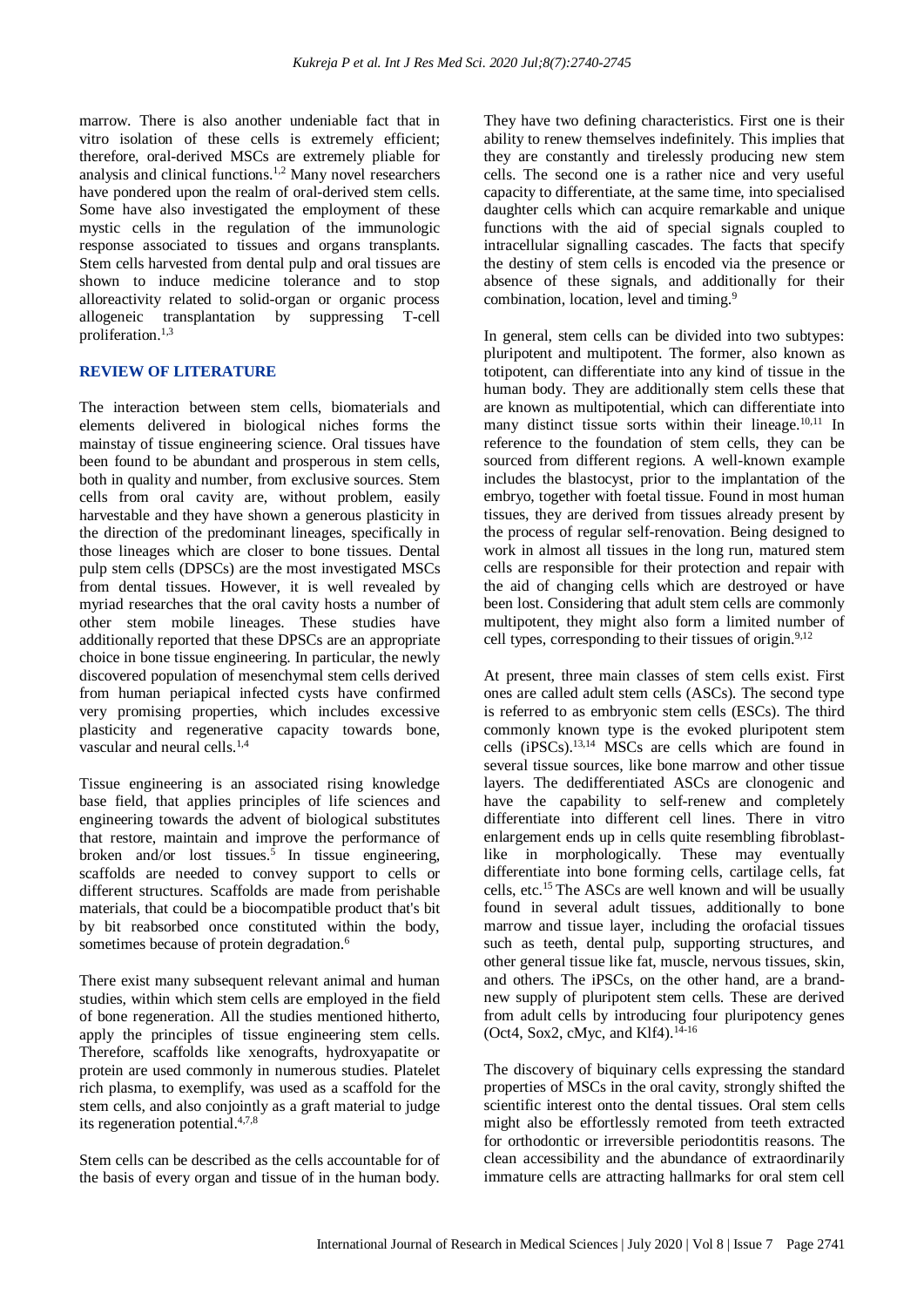therapy studies.<sup>1</sup> Over time, a plethora of investigations have tested the life of a developing volume of stem cellular populations, with the regular capabilities of MSCs, in oral tissues. In 2000, Gronthos first showed the existence of odontogenic progenitors in person human dental pulp, which had been capable of self-renewing with an excessive proliferative charge and were able to form colonies in in vitro experiments.<sup>16</sup> Moreover, this populace used to be capable to reproduce dentin/pulp-like systems after transplantation into immunocompromised mice. These odontogenic precursors shared the same immunophenotype of bone marrow stromal cells (BMSCs) and had been eventually named dental pulp stem cells (DPSCs). Thus, DPSCs replicate the usual peculiarities of human stem cells. DPSCs have a huge plasticity, which is ascertained with the aid of several subsequent investigations describing the possibility to distinguish those cells into osteocytes, chondrocytes and adipocytes.<sup>1,17</sup>

Compared with the BMSCs isolated from long bones, BMSCs isolated from craniofacial bones show special traits and gene expression profile. This distinction is frequently attributed to most craniofacial bones sprouting up from neural crest cells. Therefore, many congenital bone diseases and syndromes solely have an effect on the craniofacial bones. This is in spite of the rather strange finding that the genes involved in causing these anomalies are expressed in other bones in the body as well. Notably, the craniofacial BMSCs proliferate faster, have improved levels of alkaline phosphatase, and shape greater tiers of compact bone in contrast with lengthy bone BMSCs.<sup>14,18,19</sup>

It has been proposed that the progenitor cells responsible for restore of craniofacial bony structures after damage live in the craniofacial periosteum. In addition to cells dwelling in the periosteum, craniofacial sutures contain specific MSCs called Gli11, which are quiescent stem cells capable of regenerating dura and periosteum tissue as soon as activated after sustaining injuries. $14,15$ Identification of these cells might further make clear the mechanism of improvement of craniosynostosis considering that destruction of Gli11 cells in open cranial sutures consequences in premature closure of sutures.<sup>14,20</sup>

# **DISCUSSION**

Bone grafting is commonly employed in the craniomaxillofacial region. The expansibility and differentiability of stem cells in vitro, and subsequently, their exact osteogenic activity, enables the bone grafts to transplant in the vicinity of sites warranting regeneration. This is a remarkably similar property to the stem cells procured from blood extraction approaches that can be used in various maxillofacial treatments.<sup>9,21</sup>

A combination of autologous stem cells with all kinds of bone grafts is also commonly used. They can be used with bone graft of animal or synthetic foundation or autologous. The use of a fibrin gel like fabric that eases its nature is illustrated, as in the case of injectable bone. The use of an injectable composition consisting of adult autologous stem cells combined with platelet-rich plasma gel is also documented in a study on puppies.<sup>9,22,23</sup>

In maxillo-facial surgery, BMSCs are used to repair the bone tissue more frequently than the other alternative cell types. This regenerative capability of BMSCs was easily demonstrable both in experimental research and in clinical studies.

An important characteristic of MSCs is their immunosuppressive effect on T- and B-cells and killer cells which can be beneficial in the treatment of pathologies of the mesenchymal tissue and also to suppress the possible inflammatory response to additives of the tissue engineering product. Y. Yamada et al.<sup>24</sup> Used autologous BMSCs in their scientific and experimental research and showed high efficiency of bone disorder recovery.

In an experiment on dogs, this group of researchers created 10-mm deep bone defects on the floor of the alveolar a part of the mandible, where the bone tissue replacing materials had been implanted.<sup>25</sup> The following collection of experiments were performed: use of plasma enriched with platelets (PRP); BMSCs collectively with PRP; MSC of a transient tooth collectively with PRP; MSC of a dental papilla collectively with PRP; a collection without bone bone-replacing material. The degree of bone regeneration and the implant resorption turned, was tested histologically at weeks 2, 4 and 8. The control with a PRP-implant showed a low rate of bone formation, whilst the defects filled with BMSCs collectively with PRP, MSC of a transient tooth/PRP, MSC of dental papilla/PRP showed a very good magnitude of bone regeneration.<sup>26,27</sup>

Taking into consideration that normal bone grafting materials have no osteoinductive properties, it is challenging to accomplish the same by material/growth factor-based techniques such as bone augmentation of the acutely atrophic alveolar ridge of the maxilla.

Activated osteoclasts bring out an unavoidable resorption which is the immune response against the transplants. Even when used in aggregate with scaffolds, host cells are no longer able to migrate into a large defect area.

Due to the reality that autologous cancellous bone contains osteogenic, osteoconductive, and osteoinductive elements supplied by using an appropriate cell content, it has been very well applied for huge bone defect regeneration. Nevertheless, the unrestricted access to intraoral tissues provide an amenable situation for harvesting for autologous grafts. These have inspired many other methods used for improvement of stem cellbased tissue engineering therapy.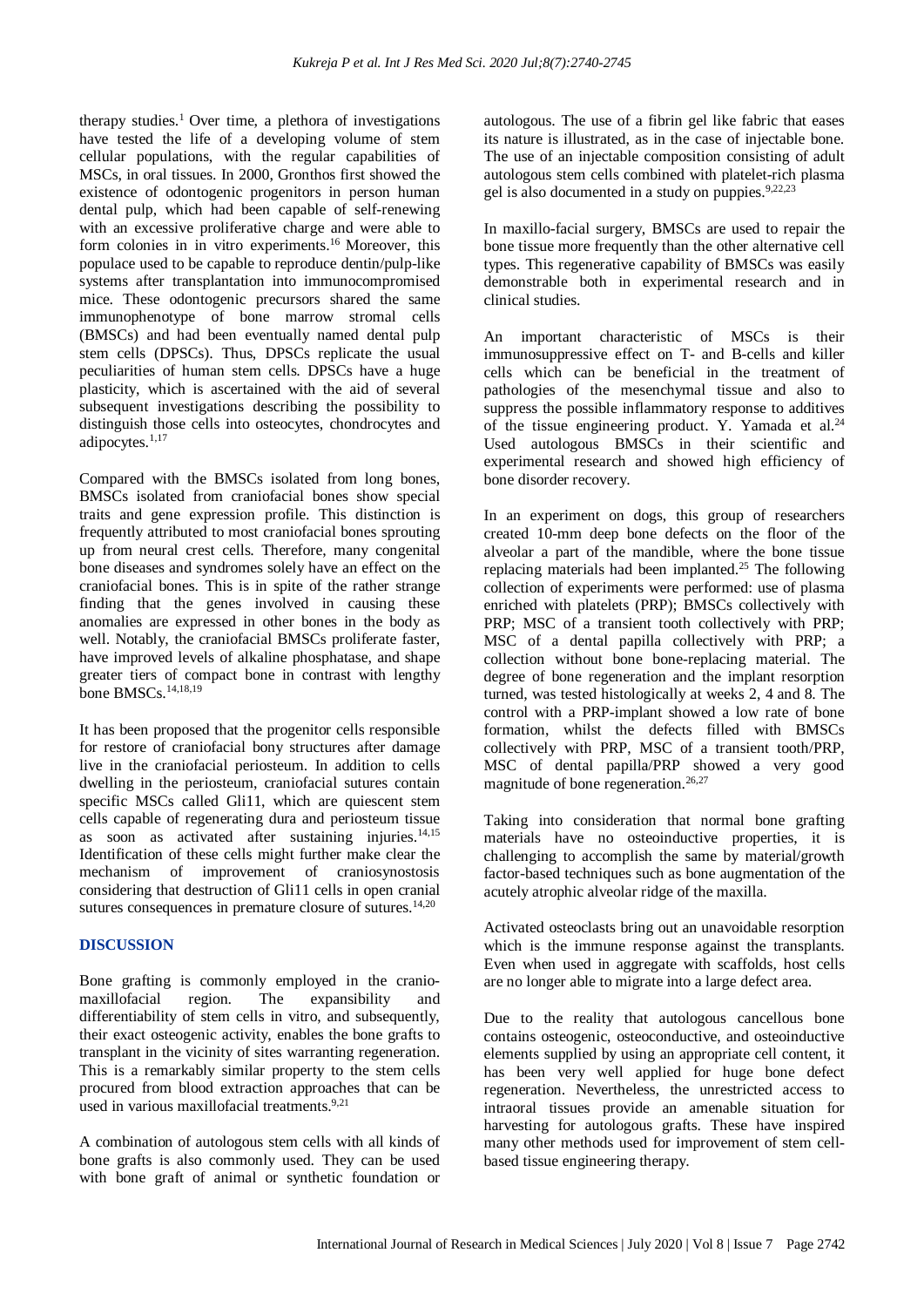Dental implants are an exponentially expanding realm of modern dental science. In this realm, there has also been an increasing demand for techniques which are associated to easy bone augmentation. Especially, it is of vital importance in reconstruction of atrophic alveolar ridges and maxillary sinus.28-30

The clinical application of stem cells has been analysed in many instances of alveolar ridge augmentation in dental implant rehabilitation. The clinical applicability of stem cell-based bone augmentation is split into two major groups: the mobile bone tissue grafting and the tissue engineering approach. In either case, the most frequently utilized stem cells are BMSCs from the iliac crest.<sup>28</sup> The use of biocompatible membranes, especially in the case of periapical surgical treatment is a controversial subject.

Autologous grafts appear to acquire better consequences, barring collagen membranes. On the different hand, the simple utility of a membrane, using or barring bone graft for periapical surgery, may additionally no longer result in proper regeneration of periapical tissues.9,31,32 This is due to the reality that these biomaterials are not capable to initiate the recruitment of stem cells or signalling molecules that induce mesenchymal cells to differentiate into pre-osteoblasts, periodontal ligament, and precementoblasts forming cells.

The recovery of the periapical lesions after periapical surgical procedure is similar to what occurs in a wound in the connective tissue in any other part of the physique. A concerning fact is that this recuperation ability is ideally no longer solely the regeneration of alveolar bone. However, regarding the periodontal ligament and cement, after periapical surgery the stem cells would possibly achieve complete periapical tissue regeneration. One may say that this is a near perfect end result of periapical surgery.

Therefore, as in the post-extraction sockets, the existence of a blood clot from the host offers an extremely good natural scaffold for perfect recuperation of surgical wounds. The identical happens in studies of mandibular distraction, where the motion of stem cells is inspired due to surgical technique, or orthopaedics in the treatment of mandibular advancement.9,33-35

Implant dentistry modifies the probabilities of restoration on edentulous sufferers that had suffered of bone loss. In extreme cases, the patients have to go through aggressive surgical techniques in order to compensate severe jaw atrophies, and many instances it is no longer viable because of the generic fitness of aged patients. Therefore, genetic and stem cell remedy is a commendable choice of cure for these patients.

An opportunity in this direction could be cytokine stimulation of stem cells. However, the question of whether or not it is superbly vital to stimulate the grownup stem cells located in these patients, particularly in the elderly, is a controversial aspect to be accounted for.9,36

# **CONCLUSION**

The present times are an early era of tissue engineering and regenerative medicine, and applications are numerous in dental stem cell technology. New biomaterials and technologies are the key for the development of this field, and their development requires a significant endeavour in translational and multidisciplinary research, to satisfy the needs for clarity, efficiency, and reproducibility of this still pioneer field.

There is evidence that indicates that with the growing of the individual together with their stem cell lineages, do not comply to the induction of the variety of dental oral stem cells as properly as it would be desired. Nevertheless, these hypotheses are supported by means of research on tissue culture and small animal researches; it would be too early to extrapolate these findings to patients. This is very important for the implementation of these cell therapies in human beings for reconstruction of the alveolar bone and maxillofacial defects.

*Funding: No funding sources Conflict of interest: None declared Ethical approval: Not Required*

# **REFERENCES**

- 1. Spagnuolo G, Codispoti B, Marrelli M, Rengo C, Rengo S, Tatullo M. Commitment of Oral-Derived Stem Cells in Dental and Maxillofacial Applications. Dent J (Basel). 2018;13;6(4):72.
- 2. Munoz-Canoves P, Huch M. Definitions for adult stem cells debated. Nature. 2018;563:328-9.
- 3. Tatullo M, Marrelli M, Paduano F. The regenerative medicine in oral and maxillofacial surgery: The most important innovations in the clinical application of mesenchymal stem cells. Int J Med Sci. 2015;12(1):72-7.
- 4. Viña JA, El-Alami M, Gambini J, Borras C, Viña J, Peñarrocha MA. Application of mesenchymal stem cells in bone regenerative procedures in oral implantology. A literature review. J Clin Exp Dent. 2014;6:e60-5.
- 5. Langer R, Vacanti JP. Tissue engineering. Science. 1993;260:920-6.
- 6. Fuchs JR, Hannouche D, Terada S, Zand S, Vacanti JP, Fauza DO. Cartilage engineering from ovine umbilical cord blood mesenchymal progenitor cells. Stem Cells. 2005;23(7):958-64.
- 7. Jafarian M, Eslaminejad MB, Khojasteh A, Mashhadi Abbas F, Dehghan MM, Hassanizadeh R. Marrow-derived mesenchymal stem cells-directed bone regeneration in the dog mandible: a comparison between biphasic calcium phosphate and natural bone mineral. Oral Surg Oral Med Oral Pathol Oral Radiol Endod. 2008;105(5):14-24.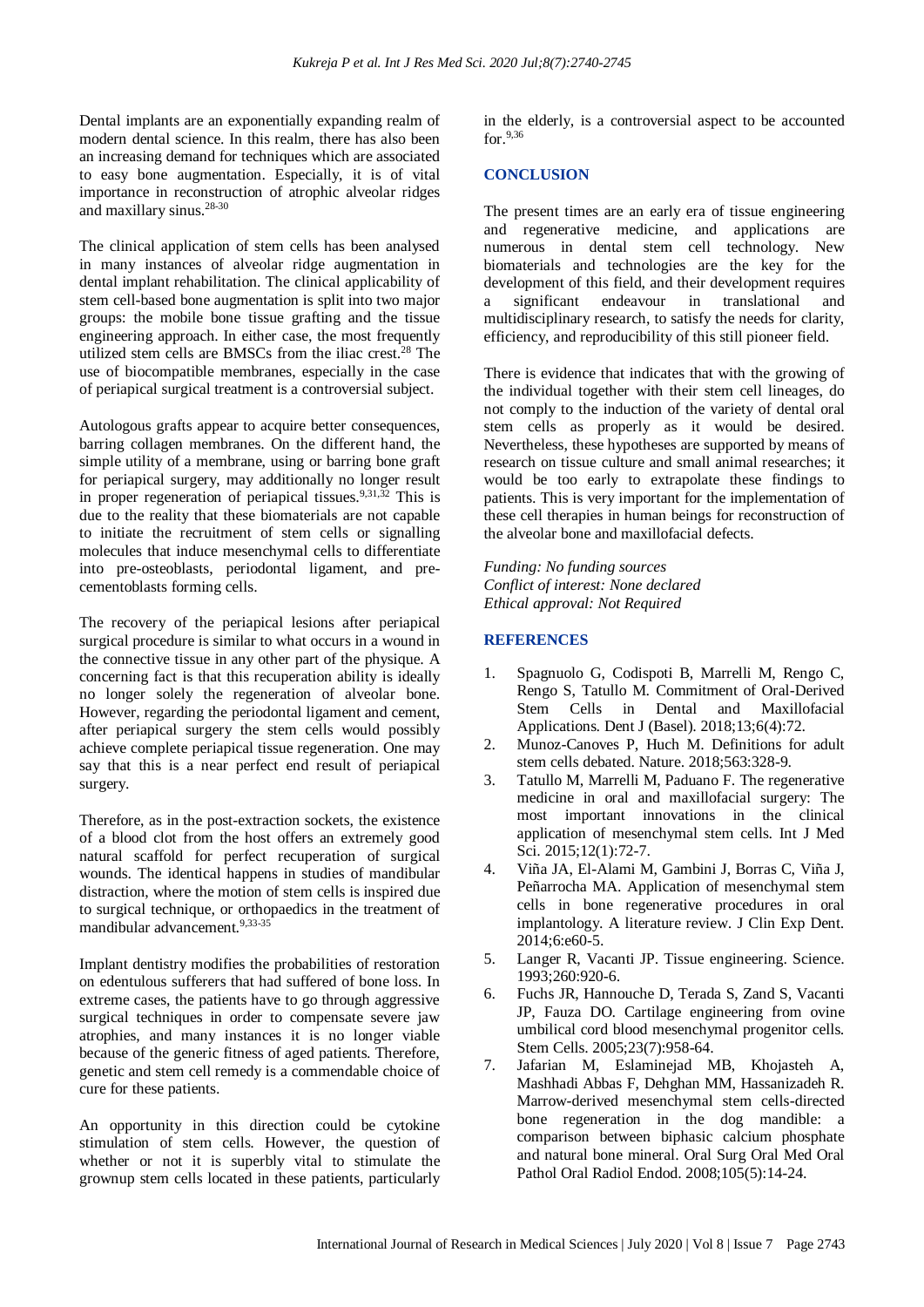- 8. Ito K, Yamada Y, Naiki T, Ueda M. Simultaneous implant placement and bone regeneration around dental implants using tissue-engineered bone with fibrin glue, mesenchymal stem cells and platelet-<br>rich plasma. Clin Oral Implants Res. rich plasma. Clin Oral Implants Res. 2006;17(5):579-86.
- 9. Mosquera-Perez R, Fernández-Olavarria A, Diaz-Sanchez RM, Gutierrez-Perez JL, Serrera-Figallo MÁ, Torres-Lagares D. Stem cells and oral surgery: A systematic review. J Clin Exp Dent. 2019;11:e1181-9.
- 10. Weissman IL. Stem cells: Units of development, units of regeneration, and units in evolution. Cell. 2000;100(1):157-68.
- 11. Pera MF, Cooper S, Mills J, Parrington JM. Isolation and characterization of a multipotent clone of human embryonal carcinoma-cells. Differentiation. 1989;42(1):10-023
- 12. Thomson JA, Itskovitz-Eldor J, Shapiro SS, Waknitz MA, Swiergiel JJ, Marshall VS. Embryonic stem cell lines derived from human blastocysts. Science. 1998;282:1145-7.
- 13. Shamblott MJ, Axelman J, Wang S, Bugg EM, Littlefield JW, Donovan PJ. Derivation of pluripotent stem cells from cultured human primordial germ cells. Proc Natl Acad Sci USA. 1998;95:13726-31.
- 14. Shakoori P, Zhang Q, Le AD. Applications of Mesenchymal Stem Cells in Oral and Craniofacial Regeneration. Oral Maxillofac Surg Clin North Am. 2017;29(1):19-25.
- 15. Yang B, Qiu Y, Zhou N, Ouyang H, Ding J, Cheng B, Sun J. Application of Stem Cells in Oral Disease Therapy: Progresses and Perspectives. Front Physiol. 2017;8:197.
- 16. Takahashi K, Yamanaka S. Induction of pluripotent stem cells from mouse embryonic and adult fibroblast cultures by defined factors. Cell 2006;126:663-76.
- 17. Gronthos S, Mankani M, Brahim J, Robey PG, Shi S. Postnatal human dental pulp stem cells (DPSCs) in vitro and in vivo. Proc. Natl. Acad. Sci. USA. 2000;97(25):13625-30.
- 18. Matsubara T, Suardita K, Ishii M, Sugiyama M. Alveolar bone marrow as a cell source for regenerative medicine: differences between alveolar and iliac bone marrow stromal cells. J Bone Miner Res 2005;20(3):399-409.
- 19. Chung IH, Yamaza T, Zhao H, Choung PH, Shi S, Cha Y. Stem cell property of postmigratory cranial neural crest cells and their utility in alveolar bone regeneration and tooth development. Stem Cells 2009;27(4):866-77.
- 20. Zhao H, Feng J, Ho TV, Grimes W, Urata M, Chai Y. The suture provides a niche for mesenchymal stem cells of craniofacial bones. Nat Cell Biol 2015;17(4):386-96.
- 21. Soltan M, Rohrer MD, Prasad HS. Monocytes: super cells for bone regeneration. Implant Dent. 2012;21(1):13-20.
- 22. Fawzy El-Sayed KM, Paris S, Becker ST, Neuschl M, De Buhr W, Sälzer S. Periodontal regeneration employing gingival margin-derived stem/progenitor cells: an animal study. J Clin Periodontol. 2012;39:861-70.
- 23. De Marco AC, Jardini MA, Modolo F, Nunes FD, de Lima LA. Immunolocalization of bone morphogenetic protein 2 during the early healing events after guided bone regeneration. Oral Surg Oral Med Oral Pathol Oral Radiol. 2012;113:533- 41.
- 24. Macchiarini P, Jungebluth P, Go T, Asnaghi MA, Rees LE, Cogan TA, et al. Clinical transplantation of a tissue-engineered airway. Lancet. 2008;372(9655):2023-30.
- 25. Yamada Y, Nakamura S, Ito K, Kohgo T, Hibi H, Nagasaka T, et al. Injectable tissueengineered bone using autogenous bone marrowderived stromal cells for maxillary sinus augmentation: clinical application report from a 2-6-year followup. Tissue Eng. Part A. 2008;14:1699-707.
- 26. Yamada Y, Ito K, Nakamura S, Ueda M, Nagasaka T. Promising cellbased therapy for bone regeneration using stem cells from deciduous teeth, dental pulp, and bone marrow. Cell Transplant. 2011;20(7):1003-13
- 27. Semenov MG, Stepanova YV, Troshchieva DO. Perspectives of stem cell use in reconstructive maxillofacial surgery. Ped Traumatol, Orthopaed Recon Surg, 2016;4(4):84-92.
- 28. Paz AG, Maghaireh H, Mangano FG. Stem Cells in Dentistry: Types of Intra- and Extraoral Tissue-Derived Stem Cells and Clinical Applications. Stem Cells Int. 2018 Jul 2;2018:4313610.
- 29. Becker W, Becker BE, Caffesse R. A comparison of demineralized freeze-dried bone and autologous bone to induce bone formation in human extraction sockets. J Periodontol. 1994;65:1128-33.
- 30. Ueda M, Yamada Y, Kagami H, Hibi H. Injectable bone applied for ridge augmentation and dental implant placement: human progress study. Implant Dentistry. 2008;17(1):82-90.
- 31. Lin L, Chen MY, Ricucci D, Rosenberg PA. Guided Tissue Regeneration in Periapical Surgery. J Endod. 2010;36(4):618-25.
- 32. Xu J, Zheng Z, Fang D, Gao R, Liu Y, Fan Z. Mesenchymal stromal cell-based treatment of jaw osteoradionecrosis in Swine. Cell Transplant. 2012;21(8):1679-86.
- 33. Buxton PG, Cobourne MT. Regenerative approaches in the craniofacial region: manipulating cellular progenitors for oro-facial repair. Oral Dis. 2007;13(5):452-60.
- 34. Okafuji N, Liu ZJ, King GJ. Assessment of cell proliferation during mandibular distraction osteogenesis in the maturing rat. Am J Orthod Dentofacial Orthop. 2006;130(5):612-21.
- 35. Shoji K, Basso N, Elsubeihi ES, Heersche JN. Short-term effect of ovariectomy on osteoprogenitors in the healing rat mandibular